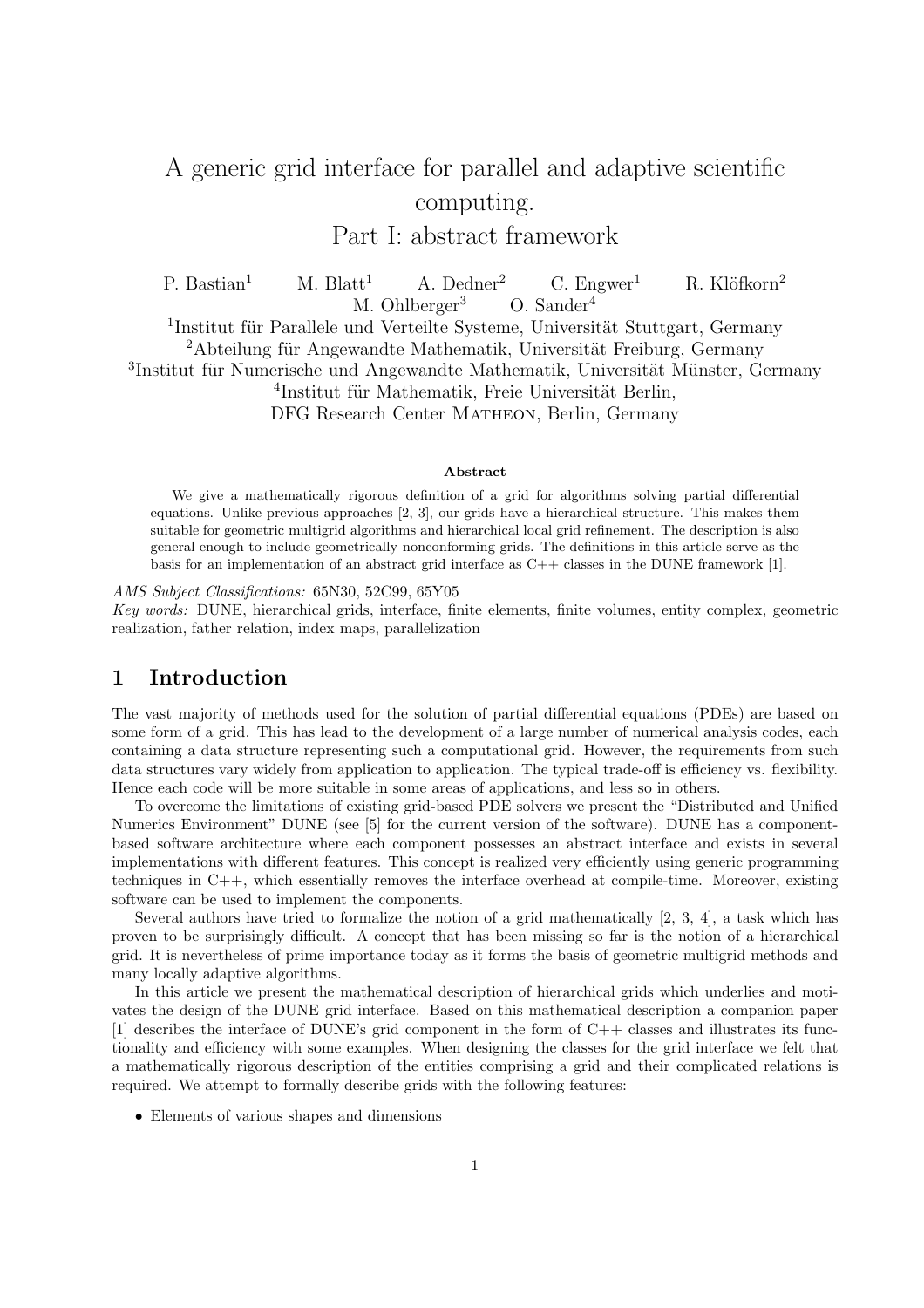- Grids embedded in higher-dimensional spaces (e. g., grids on manifolds)
- Hierarchical local grid refinement
- Nonconformity in and between levels of refinement
- Separation of grids and data
- Overlapping and nonoverlapping decompositions for parallel processing

An implementation of the grid interface may cover only a subset of these features.

The first formal definition of a grid for numerical computations was given by Berti [3]. He noted that the productivity of people working in numerical analysis could be increased greatly by the employment of reusable components. In particular this meant separating the algorithm from the implementation of the grid by specifying a set of kernel concepts of a grid that algorithms should rely on exclusively. Berti used generic programming extensively to reduce the interface overhead and also treated the problem of data-parallel grid computations.

With applications in numerical relativity in mind, Benger [2] generalized the definition of a grid such as to be able to handle grids of four-dimensional curved space-time. Inspired by differential geometry, he introduced the fiber bundle data model. His grids include sets of local coordinate charts which allow the description of curved spaces without a surrounding Euclidean space. Here as well generic programming is used extensively.

Botta et al. [4] took abstraction into a different direction. They introduced the notion of relation-based computations. This very general concept subsumes many different grid operations but also algorithms from linear algebra such as matrix-vector multiplication. They propose a thin low-level software layer intended to structure algorithm-oriented parallel computations on this very general concept.

All three approaches differ from DUNE in that they do not contain the concept of a *grid hierarchy*, which is essential for many efficient algorithms such as adaptive local grid refinement or geometric multigrid solvers. Also, neither of the implementations was designed with the idea in mind that it should be possible to reuse legacy code and switch between grid implementations quickly. These, however, are central ideas of DUNE.

In our view, a hierarchical grid consists of three key concepts. An entity complex describes the topological information (connectivity) of a non-hierarchical grid (level grid). Such a complex is embedded into a Euclidean space by means of a geometric realization. Several level grids are connected in a hierarchy by a father relation.

In Sec. 2 we formalize these definitions. Sec. 3 will then show how the set of leafs in the hierarchical structure can be seen as a non-hierarchical grid in its own right. Sec. 4 introduces intersections as another relation between elements. Sec. 5 presents the necessary concepts for parallel computation on a general grid. Finally, in Sec. 6 we show how data (e. g., degrees of freedom in the finite element context) can be associated with entities of a grid in a general and efficient way.

### 2 Hierarchical grids

This section gives a precise meaning to the idea of a grid hierarchy. We separate the topological from the geometrical aspects of the grid and define the father relation.

We begin by giving a few preliminary concepts. A more in-depth treatment can be found, e.g., in [3].

**Definition 1 (Convex polytope)** A subset  $\theta \subset \mathbb{R}^w$ ,  $w \ge 0$ , is a convex polytope if it is the convex hull of a nonempty finite set of points  $X = \{x_0, \ldots, x_n\}$ . The dimension dim  $\theta$  of the convex polytope is the maximal number of linearly independent vectors in the set  $\{x_1 - x_0, \ldots, x_n - x_0\}$  if  $n \ge 1$  and 0 if  $n = 0$ . Obviously,  $0 \le \dim \theta \le w$ . Given a nonempty, finite set of points X we denote by  $\theta(X)$  the convex polytope generated by X.

**Definition 2 (Faces of a polytope)** If, for fixed  $c \in \mathbb{R}^w$ ,  $\gamma \in \mathbb{R}$ , the inequality  $c^T x \leq \gamma$  is valid for all  $x \in \theta$ , then  $f = \theta \cap \{x \in \mathbb{R}^w \mid c^T x = \gamma\}$  is a face of  $\theta$ . With this definition,  $\emptyset$  is an (improper) face, and we also add  $\theta$  as an additional improper face. All other faces are called proper. The dimension of a face is the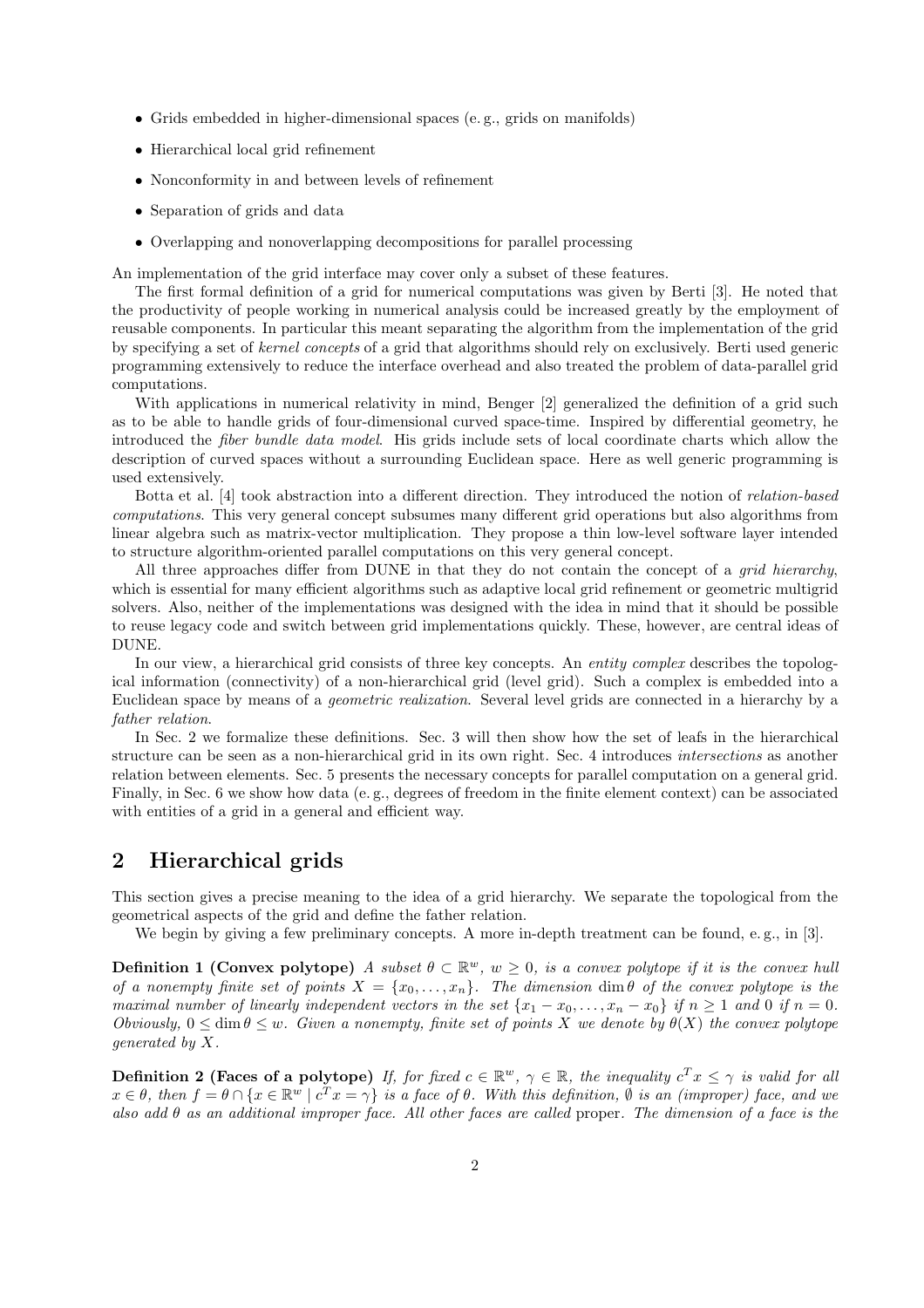dimension of its convex hull; by convention, the dimension of  $\emptyset$  is set to -1. We write  $f \preceq \theta$  if f is a face of θ.

Let  $\theta$  be a convex polytope and F the set of its faces. The is-face-of relation  $\preceq$  on F is antisymmetric and transitive. Hence  $(F, \preceq)$  has the structure of a partially ordered set (poset).

**Definition 3 (Combinatorial isomorphism)** Let X and Y be sets with binary relations S and R, respectively. A (combinatorial) isomorphism is a bijective mapping  $\varphi: X \to Y$  such that

 $\varphi(u) \, R \, \varphi(v)$  if and only if  $u S v$ .

If such a mapping exists between two sets  $X$  and  $Y$  then these sets are called (combinatorially) isomorphic.

Intuitively, two sets are isomorphic if they exhibit the same combinatorial structure. We use this to define an equivalence relation  $\simeq$  on the set of all convex polytopes by saying that two convex polytopes  $\theta$ and  $\theta'$  are isomorphic,  $\theta \simeq \theta'$ , iff there exists a mapping  $\varphi$  from the set of faces of  $\theta$  to the set of faces of  $\theta'$ such that  $\varphi(u)$  is a face of  $\varphi(v)$  if and only if u is a face of v.

Dividing the set of all convex polytopes by the equivalence relation  $\simeq$  we obtain a set of 'prototype' polytopes which the numerical analyst calls reference elements.

Definition 4 (Reference element) A d-dimensional reference element is an equivalence class of ddimensional convex polytopes in d-dimensional Euclidean space with respect to combinatorial isomorphism  $\cong$ . From each equivalence class we pick one representative. For any  $m \in \mathbb{N}_0$  the set of representatives of m-dimensional reference elements is called  $\mathcal{R}_m$ , and we also define  $\mathcal{R}=\bigcup_m \mathcal{R}_m$ . In an abuse of notation we again speak of reference elements.

Remark 1 Reference elements used in numerical algorithms are, e.g., the unit square, the unit triangle, and the unit hexahedron.

Based on these definitions we can define the codimension of a convex polytope relative to another convex polytope.

**Definition 5 (Codimension)** Let  $\theta, \sigma \in \mathbb{R}^w$  be two convex polytopes with  $\sigma$  a face of  $\theta$ . Then  $\text{codim}(\sigma, \theta) =$  $\dim \theta$ −dim  $\sigma$  is called the codimension of  $\sigma$  with respect to  $\theta$ . Obviously, we have  $0 \leq \operatorname{codim}(\sigma, \theta) \leq \dim \theta + 1$ .

The next definition introduces a central part of a hierarchical grid. An *entity complex* contains all topological information of a grid on a specific refinement level. The concept is a generalization of the simplicial complexes known from combinatorial geometry, the main difference being that it allows for nonsimplex elements.

**Definition 6 (General entity complex)** A general d-dimensional entity complex  $E$  is a system of nested subsets

 $E = \{E^d, E^{d-1}, \ldots, E^0\}$ 

such that  $E^d$  is a finite set (called set of vertices) and for  $0 \leq c < d$ 

$$
E^c \subseteq \mathcal{P}(E^{c+1}),
$$

where  $\mathcal{P}(E^{c+1})$  denotes the power set of  $E^{c+1}$ . Each element of  $E^c$  is called an entity of codimension c and of dimension  $d - c$ . We require that

,

$$
\bigcup_{e\in E^c}e=E^{c+1}
$$

which means that every codimension  $c+1$  entity is contained in at least one codimension c entity. The union of all entities in a complex is called

$$
\bar{E} = \bigcup_{0 \le c \le d} E^c.
$$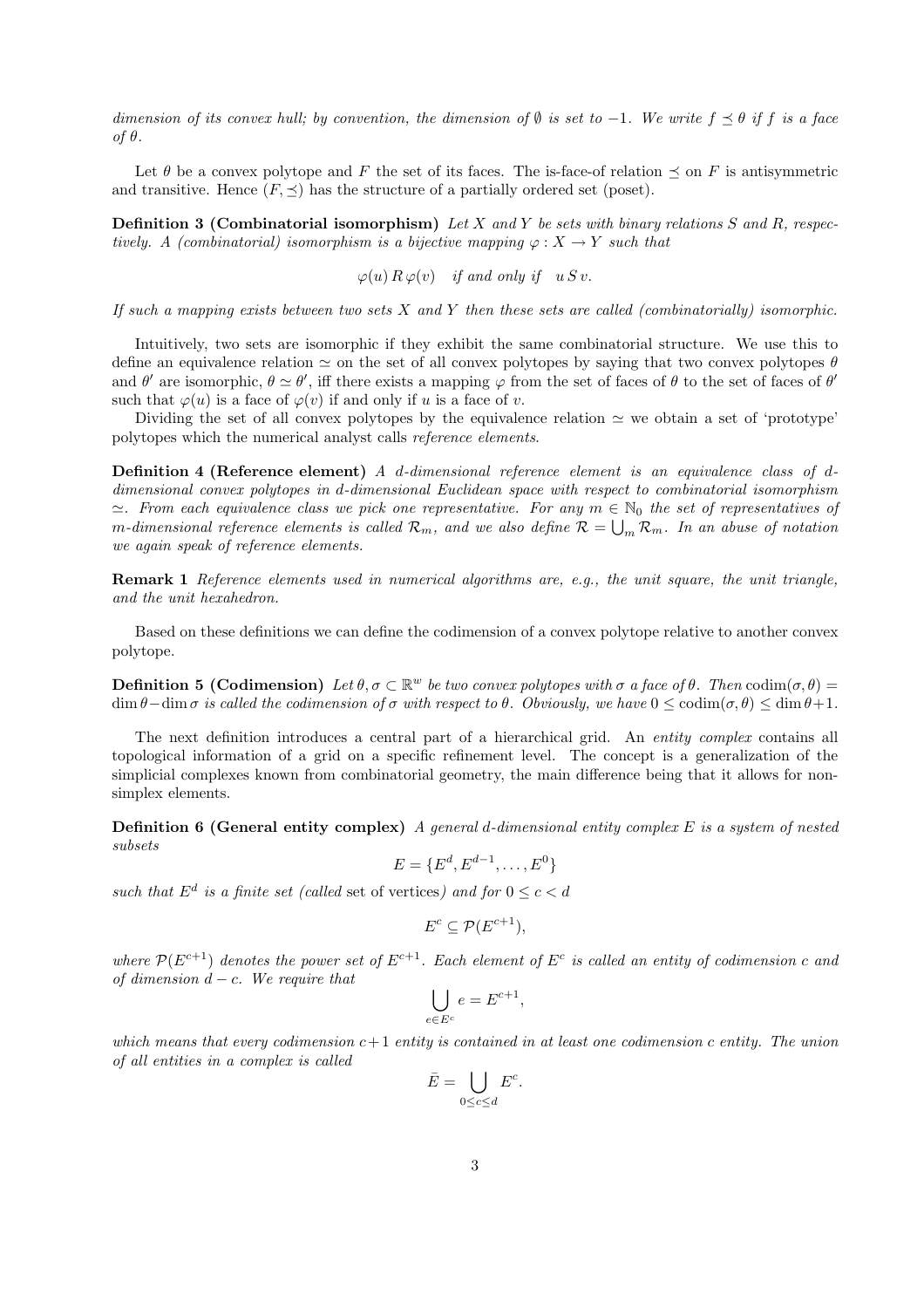

Figure 1: A 2-dimensional entity complex (left), the reference elements (center), and a geometric realization in  $\mathbb{R}^3$  (right).

Hence, a codimension c entity is a set of codimension  $c + 1$  entities. The codimension 0 entities will sometimes be called elements.

To motivate this abstract definition consider the example in Fig. 1. On the left there is a two-dimensional entity complex containing seven vertices

$$
E^2 = \{v_0, v_1, \ldots, v_6\}
$$

represented by small black balls. The grey ellipses denote of entities of codimension 1 or 'edges', which are

$$
E1 = \{E_01, E_11, \ldots, E_91\}= \{\{v_0, v_1\}, \{v_1, v_2\}, \{v_0, v_2\}, \{v_1, v_3\}, \{v_2, v_3\}, \{v_1, v_4\}, \{v_3, v_5\}, \{v_2, v_6\}, \{v_4, v_5\}, \{v_5, v_6\}\}.
$$

Finally, the sets of edges encircled in black are the three elements, or entities of codimension 0

$$
E^{0} = \{E_{0}^{0}, E_{1}^{0}, E_{2}^{0}\}
$$
  
= 
$$
\{ \{ \{v_{0}, v_{1}\}, \{v_{1}, v_{2}\}, \{v_{0}, v_{2}\} \}, \{ \{v_{1}, v_{3}\}, \{v_{3}, v_{5}\}, \{v_{4}, v_{5}\}, \{v_{1}, v_{4}\} \}, \{ \{v_{2}, v_{3}\}, \{v_{2}, v_{6}\}, \{v_{5}, v_{6}\}, \{v_{3}, v_{5}\} \} \}.
$$

A d-dimensional general entity complex can contain entities which do not have a natural geometric realization as a convex polytope. For example, it would be possible to add the 'diagonal edge'  $\{v_3, v_6\}$  to the 'quadrilateral'  $E_2^0$ . We therefore add on further restriction. Before we can state it we have to introduce the subentity relation. It is the natural equivalent of the is-face-of relation for entity complexes.

**Definition 7 (Subentity relation)** Let E be a d-dimensional general entity complex. By  $S \subseteq \overline{E} \times \overline{E}$  we denote the reflexive and transitive closure of the inclusion relation of entities, i.e., we have  $e S e'$  if and only if  $e = e'$  or there exists a sequence of entities  $\{e_0, e_1, \ldots, e_k\}$  with

$$
e = e_0, \quad e_k = e', \quad e_i \in e_{i+1} \quad \forall 0 \le i < k.
$$

By  $s(e) = \{e' \in \overline{E} \mid e' \mathcal{S} e\}$  we denote the set of all subentities of a given entity  $e \in \overline{E}$ .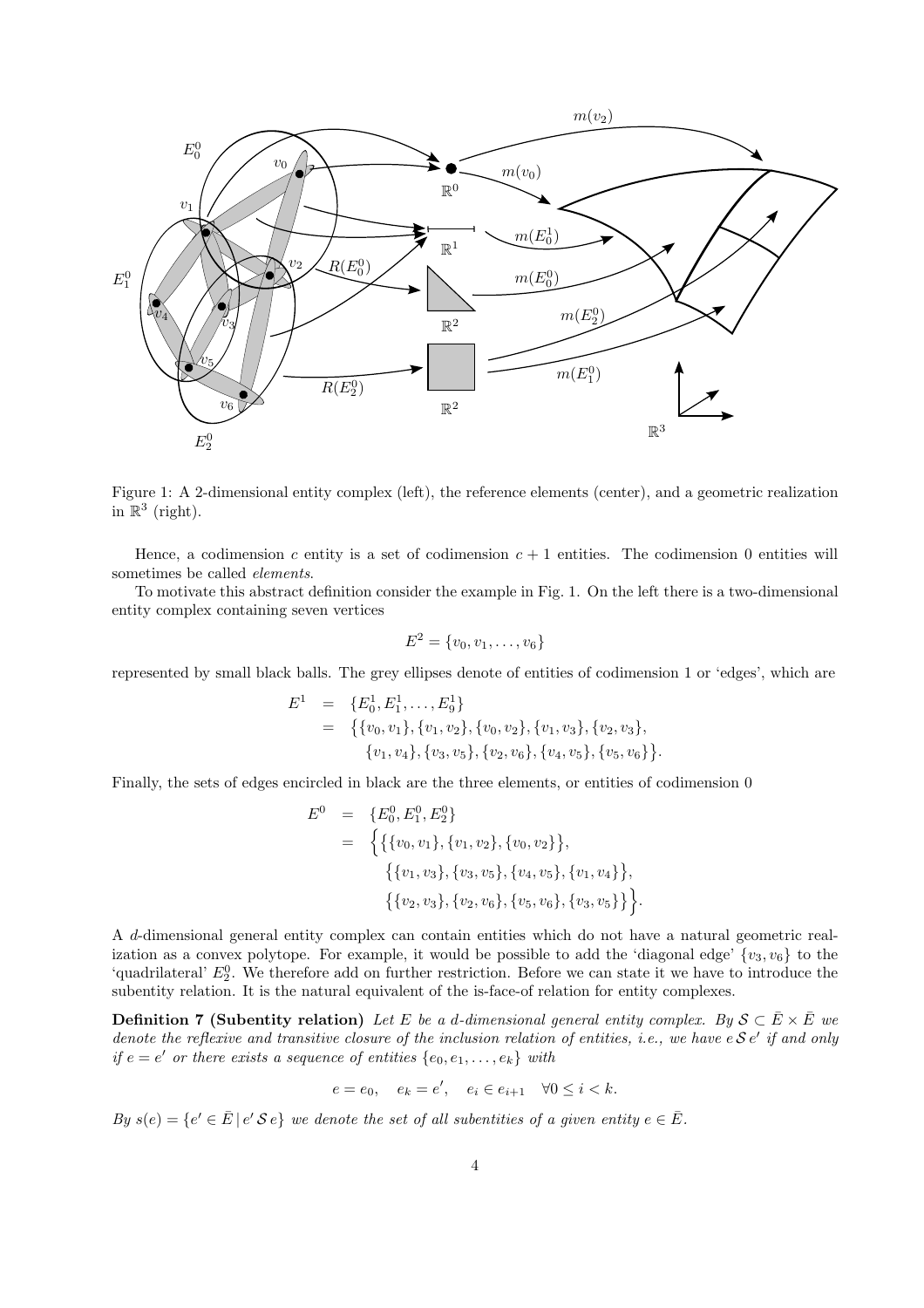Now the last requirement for an entity complex states that for each entity there must be a corresponding reference element. In other words, we allow only those entities for which a convex polytope with identical combinatorial structure exists.

**Definition 8 (Entity complex)** Let E be a general entity complex. E is called entity complex if there is a mapping  $R : E \to \mathcal{R}$  such that for each  $e \in E$  the entity e is combinatorially isomorphic to  $R(e)$  in the sense that there exists a bijective mapping  $\varphi$  from the set  $s(e)$  of subentities of e to the set f of faces of  $R(e)$ such that for all  $s_1, s_2 \in s(e)$  we have

$$
s_1 \mathcal{S} s_2
$$
 if and only if  $\varphi(s_1) \preceq \varphi(s_2)$ .

From the set of isomorphisms from e to  $R(e)$  we pick one and call it  $\varphi_e$ .

Note that this definition is consistent in the sense that

$$
R(s) \simeq \varphi_e(s)
$$

holds for all subentities s of an entity e.

The entity complex is a strictly topological object. We now give it a geometry by embedding it into a Euclidean space  $\mathbb{R}^w, w \geq d$ . We call this space the *world space* and w the *world dimension*. Before, we need the notion of relative interior.

**Definition 9 (Relative interior)** Let  $d, w \in \mathbb{N}$ ,  $d \leq w$ , and let  $S \subset \mathbb{R}^w$  be such that there is a homeomorphism  $f: \overline{S} \to \overline{B}_1$ , where  $\overline{S}$  denotes the closure of S and  $B_1$  is the open unit ball in  $\mathbb{R}^d$ . Then we call

$$
int S = f^{-1}(B_1)
$$

the relative interior of  $S$ . Accordingly, we define the relative boundary

$$
\partial S = \bar{S} \setminus \text{int } S.
$$

To see how this differs from the usual notion of interior in  $\mathbb{R}^w$  consider a line segment l in  $\mathbb{R}^2$ . The interior  $\mathring{l}$  is the set of all points  $x \in l$  such that there exists a two-dimensional ball  $B_x(\epsilon)$  with positive radius  $\epsilon$  centered at x and which is entirely contained in l. Hence  $\hat{l}$  is empty. The relative interior intl on the other hand contains all of l except for the two endpoints. In particular, note that for any  $x \in \mathbb{R}^w$  we have  $\text{int}\{x\} = \{x\}.$ 

**Definition 10 (Geometric realization)** Let  $w \in \mathbb{N}$ ,  $w \geq d$ . A geometric realization of an entity complex E is a family of homeomorphisms m such that for each  $e \in \overline{E}$  there is an  $m_e \in m$  with  $m_e: R(e) \to \mathbb{R}^w$  such that the following conditions hold. Denote by  $\theta_e = m_e(R(e)) \subset \mathbb{R}^w$  the geometric object associated with e.

1. For  $e, e' \in E^0$ ,  $e \neq e'$  we have

$$
\operatorname{int} \theta_e \cap \operatorname{int} \theta_{e'} = \emptyset.
$$

2. For all  $e \in \overline{E}$ , the set of all  $\theta_s$  with  $s \in e$  covers the boundary of  $\theta_e$ 

$$
\bigcup_{s\in e}\theta_s=\partial\theta_e.
$$

The geometric realization provides an entity complex with a geometric shape. The interplay between entity complex, geometric realization, and the reference elements is illustrated in Fig. 1. Note that the triangle, as a point set, does not have to be connected to the two quadrilaterals except at the two common vertices.

Next we combine two level grids to a hierarchical structure. For this we first assign a father element to each element on the higher level and then extend this mapping to the entities of lower dimensions, where possible.

**Definition 11 (Element father mapping)** Let  $E$  and  $E'$  be two entity complexes of equal dimension with corresponding geometric realizations m and m', respectively. An element father mapping is a mapping  $F^0: E^{\prime,0} \to E^0$  such that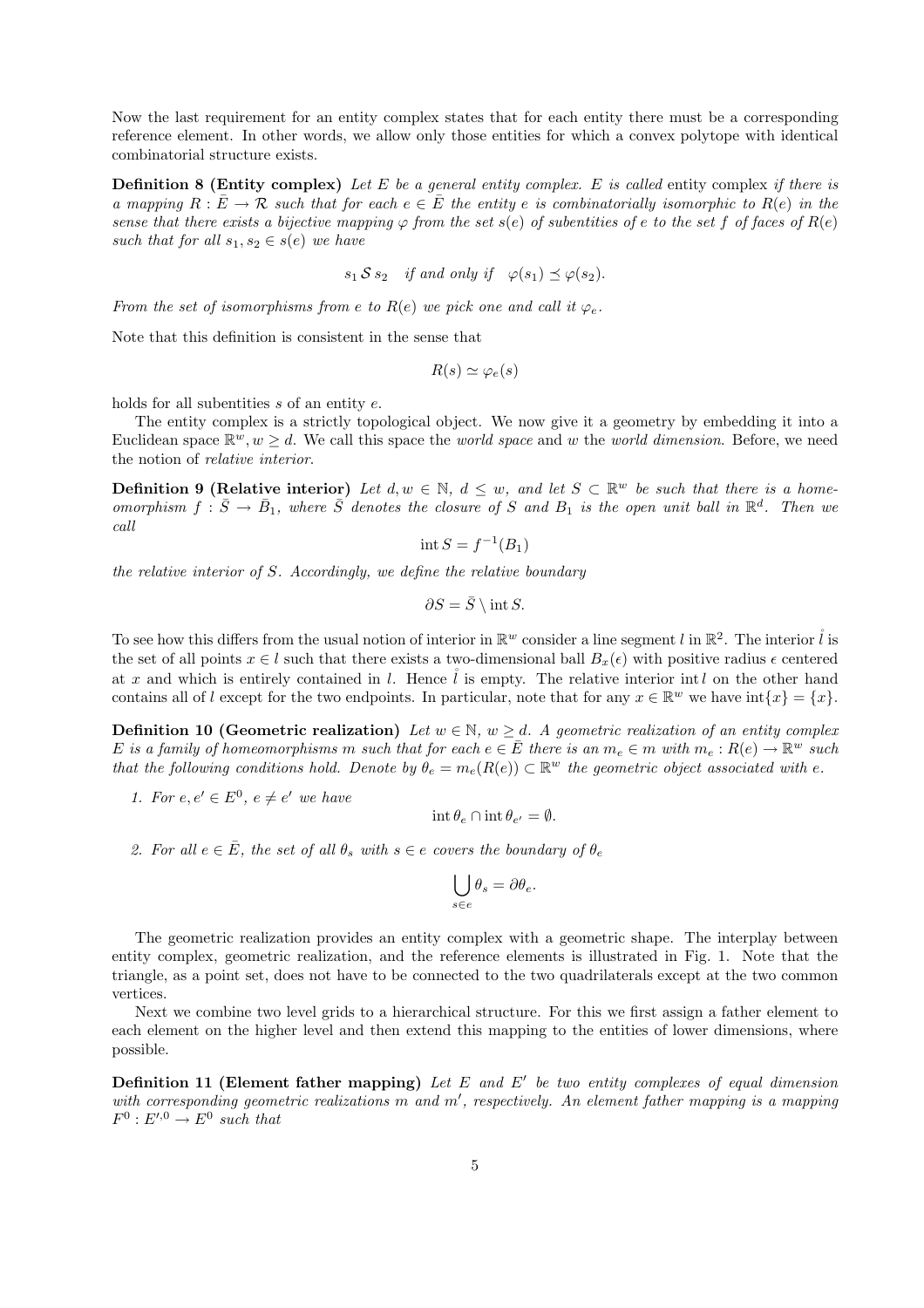

Figure 2: Father relation between two level grids.



Figure 3: Father relation for positive codimension: f is the father of e because  $\phi_{e'}(\varphi_{e'}(e))$  is a subset of  $\varphi_{f'}(f)$ .

- 1. the children  $c(e) = \{e' \in E'^{,0} \mid e = F^{0}(e')\}$  of e form a logical refinement of e, that is there are smooth injective mappings  $\phi_{e'} : R(e') \to R(F^0(e'))$  such that the images of the  $\phi_{e'}$  partition  $R(F^0(e'))$ ,
- 2. if  $e_0, e_1 \in E'^{0}$  such that  $F^0(e_0) \neq F^0(e_1)$  and  $\theta_{e_0} \cap \theta_{e_1}$  has positive  $d-1$ -dimensional measure then  $\theta_{F^0(e_0)} \cap \theta_{F^0(e_1)}$  has positive  $d-1$ -dimensional measure, which means that adjacent elements have adjacent fathers.

The element father mapping is extended to a relation between entities of all codimensions. The extended structure is a relation rather than a mapping because not every entity of positive codimension has a father.

**Definition 12 (Father relation)** Set  $F \subseteq \overline{E} \times \overline{E}'$  with f F e if and only if dim  $e = \dim f$  and one of the following conditions holds:

$$
1. f = F^0(e)
$$

2. Let  $f' \in E^0$ ,  $e' \in E^{0'}$  such that  $f' = F^0(e')$  and  $f S f'$  and  $e S e'$ . Then

 $\phi_{e'}(\varphi_{e'}(e)) \subseteq \varphi_{f'}(f)$ 

(see Fig. 3), with  $\varphi$  and  $\varphi$  from Def. 8 and Def. 11.

We now have all the ingredients to introduce hierarchical grids, which are the centerpiece of this section.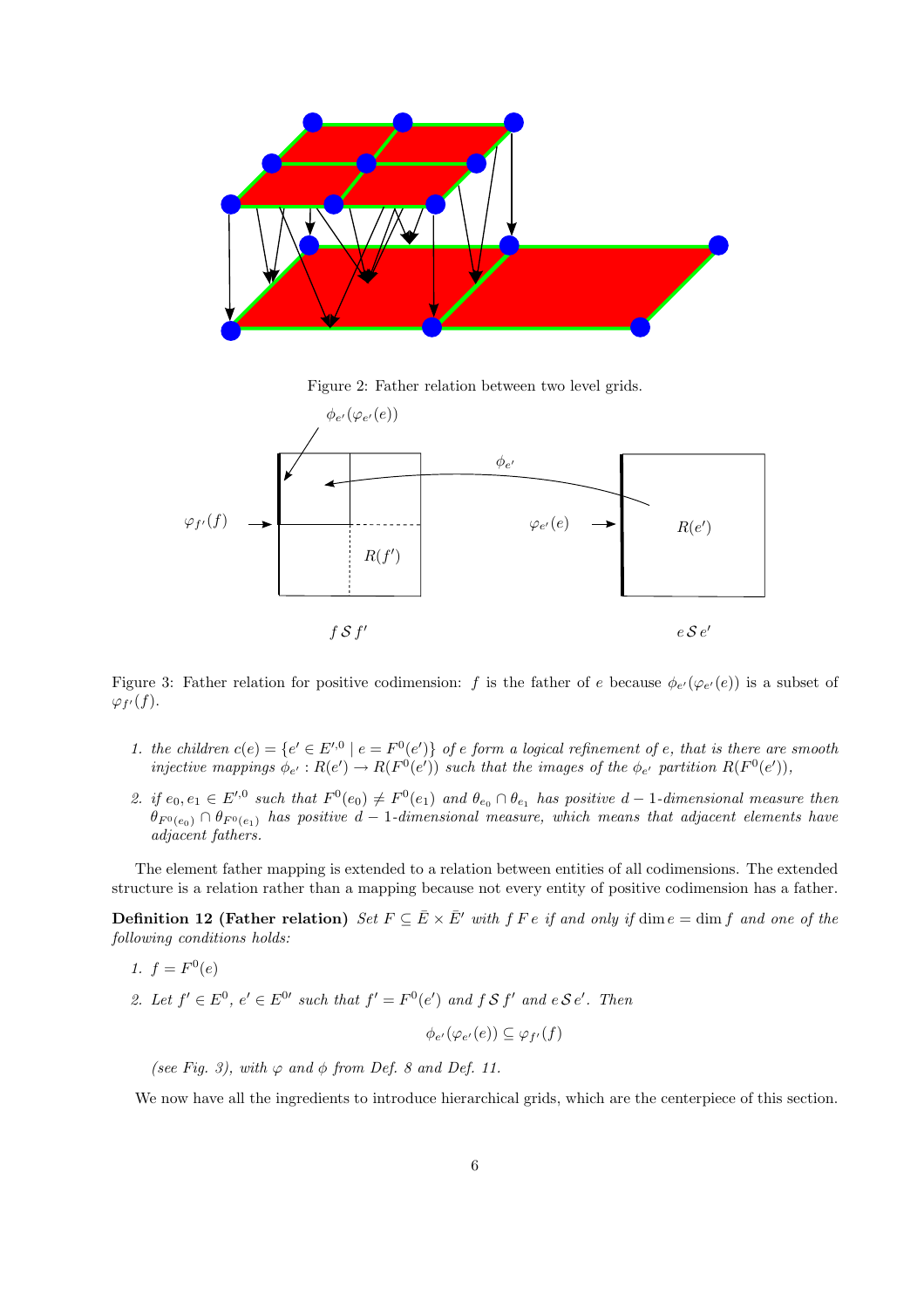**Definition 13 (Hierarchical grid)** A d-dimensional grid in a w-dimensional world is a triple  $(\mathcal{E}, \mathcal{M}, \mathcal{F})$ consisting of a finite set of d-dimensional entity complexes

$$
\mathcal{E} = \{E_0, \ldots, E_k\},\
$$

a set of geometric realizations

$$
\mathcal{M} = \{m_0, \ldots, m_k\},\
$$

where each  $m_i$  is a geometric realization of  $E_i$  into  $\mathbb{R}^w$ , and with a set of father relations

$$
\mathcal{F} = \{F_0, \ldots, F_{k-1}\},\
$$

such that  $F_i$  connects  $E_i$  with  $E_{i+1}$  for all  $0 \leq i \leq k$ .

We will use  $\mathcal{E}^c = \bigcup_{i=0}^k E_i^c$  for the union of all entities of codimension c in a hierarchical grid. In an abuse of notation we will also sometimes write  $\mathcal{E} = \bigcup_c \mathcal{E}^c$  for the union of all entities. Finally we write

$$
\mathcal{F} = \bigcup_i F_i \subset \mathcal{E} \times \mathcal{E}
$$

for the set of all father relations in a hierarchical grid.

We call each pair  $(E_i, m_i)$  a level grid. It is natural to assign a level number to each entity in the hierarchical grid.

**Definition 14 (Level of an entity)** Let  $\mathcal{E} = \{E_0, \ldots, E_k\}$  be the entity complexes of a grid. The function

$$
l : \bigcup_{i} \bar{E}_i \to \mathbb{N}_0
$$
  

$$
l(e) = i \text{ if and only if } e \in E_i
$$

is called the entity level function.

### 3 Leaf grids

This section introduces the concept of a leaf grid. While each pair  $(E_i, m_i)$  constitutes a non-hierarchical grid suitable for, say, finite element computations, so does the set of all leaf elements together with an entity complex structure it induces and its corresponding geometric realization. In fact, it is the natural grid to choose for non-hierarchical numerical methods on locally adaptive grids. We begin by introducing a new relation, this time on all entities of a hierarchical grid.

Definition 15 (Copies) If an entity has exactly one child we call this child a copy of its father. We define the reflexive and symmetric binary relation  $C \subseteq \mathcal{E} \times \mathcal{E}$  by

 $e C e' \Leftrightarrow e = e' \text{ or } c(e) = \{e'\} \text{ or } c(e') = \{e\}.$ 

The transitive closure  $\sim$  of C is an equivalence relation.

Note that the set of elements on the lowest level together with the father mapping forms a forest. Next we define the leaf entities, which are the elements without children and their subentities.

**Definition 16 (Leaf entities)** The set of codimension c leaf entities  $L^c \subset E^c$  is defined for  $0 \le c \le d$  by

1. 
$$
e \in L^0
$$
 if and only if  $e \in E^0$  and  $c(e) = \emptyset$ .

2.  $e \in L^c$  if and only if there exists an  $e' \in L^0$  and  $e \mathcal{S} e'$ .

Further we set  $L = \bigcup_{0 \leq c \leq d} L^c$  the set of all leaf entities.

The sets  $L^c$  contain copies. Factoring those out we obtain the leaf entity complex.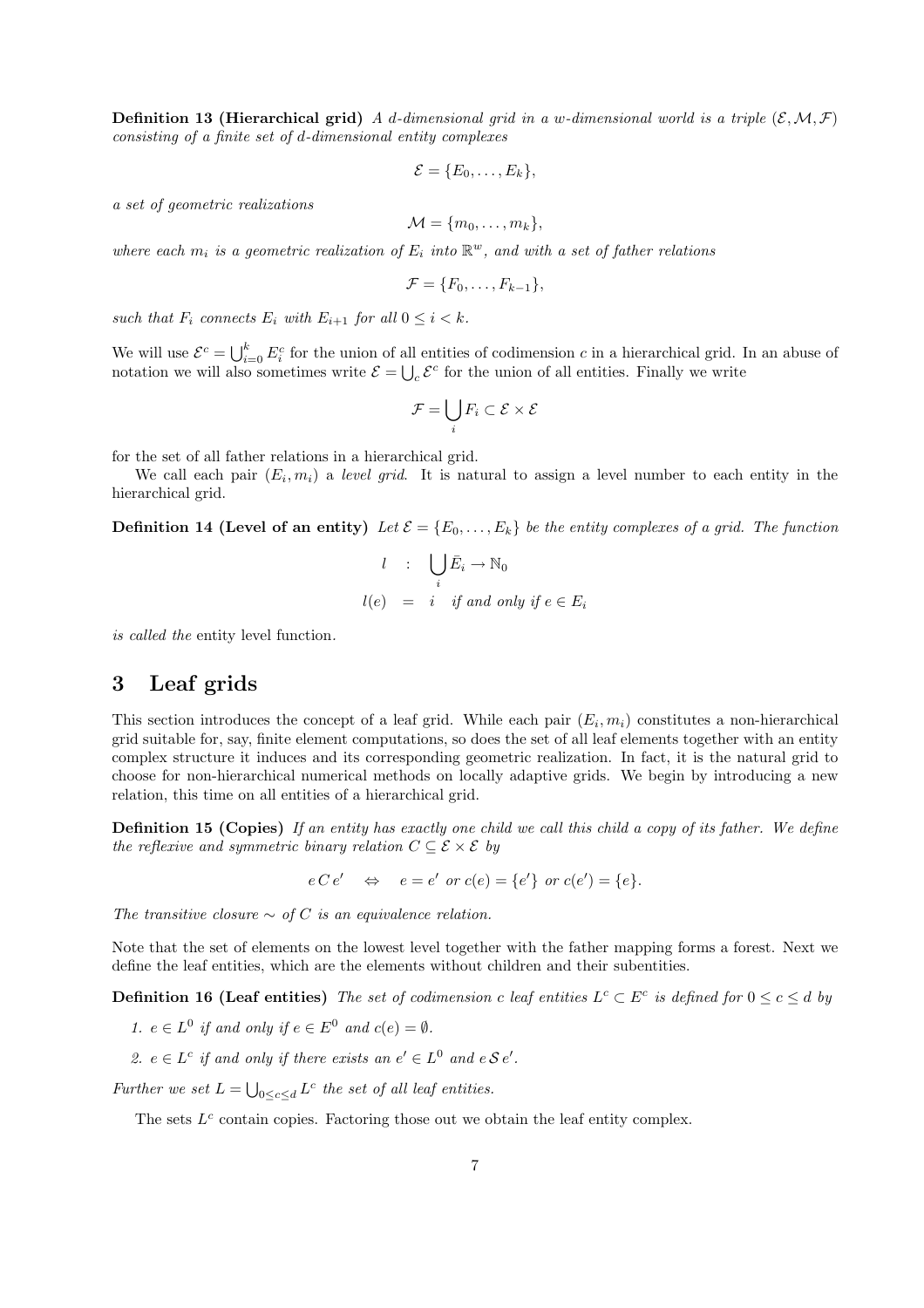

Figure 4: Copy relation between two entity complexes  $E_0$  and  $E_1$  (left), and corresponding leaf entity complex (right). Note that the edge  $e$  in  $E_0$  is contained in  $L$ .

**Definition 17 (Leaf entity complex)**  $By [e] = \{e' \in L | e' \sim e\}$  we denote the equivalence class of e in L and  $\tilde{L} = L/\sim = \{[e] \mid e \in L\}$  denotes the quotient set. The subentity relation S can be defined naturally on the quotient set as  $\mathcal{S} \subseteq \mathcal{L} \times \mathcal{L}$  with  $[e] \mathcal{S}[e']$  if and only if there exist class representatives  $e \in [e]$  and  $e' \in [e']$ with  $e S e'$ .

For a complete leaf grid we need a geometric realization which corresponds to the leaf entity complex. This geometric realization can be inherited from the level grid realizations.

**Definition 18 (Leaf geometric realization)** Assume that the geometric realizations of the  $E_i$  are such that  $\theta_e = \theta_{e'}$  whenever  $e \sim e'$ . Then the geometric realizations of the  $E_i$  induce a geometric realization  $\tilde{m}$  of the leaf entity complex  $\tilde{L}$  by setting  $\tilde{m}_{[e]} = m_e$  for all  $[e] \in \tilde{L}$ .

In the following we will assume the assumption stated in this definition to hold. The construction of the leaf grid is illustrated with an example in Fig. 4.

### 4 Intersections

Many numerical methods require information about intersections of neighboring elements. For example finite volume methods need to evaluate integrals over such intersections. As grids may be nonconforming an intersection does not necessarily correspond to a subentity.

**Definition 19 (Level intersections)** Let  $(E, m)$  be an entity complex with a geometric realization, and denote by  $\Theta = \bigcup_{e \in E^0} \theta_e$  the domain it covers. For any  $e \in E^0$  we define its set  $\mathcal{I}_e$  of intersections as a set of subsets of  $\mathbb{R}^w$ ,

$$
\mathcal{I}_e = \{I_e^0, \ldots, I_e^k\}.
$$

Each set  $I_e^i$  must have positive  $d-1$ -dimensional measure, and there must either exist an  $e' \in E^0$  such that  $e' \neq e$  and

$$
I_e^i = \theta_e \cap \theta_{e'}
$$

(intersection with another element), or there is a  $d-1$ -dimensional subentity  $s \in e$  such that

$$
I_e^i = \theta_s \cap \partial \Theta
$$

(intersection with the grid boundary).

Let  $(\tilde{L}, \tilde{m})$  be the leaf entity complex of a hierarchical grid with its induced geometric realization  $\tilde{m}$ . In complete analogy to Def. 19 we also define the set of *leaf intersections*  $\tilde{\mathcal{I}}_{[e]}$  for each  $[e] \in \tilde{L}^0$ .

Remark 2 Many numerical algorithms need to integrate over intersections of elements. This may be difficult as intersections in nonconforming grids may have shapes for which quadrature rules are not available. The DUNE system therefore allows grid implementations to return triangulations or similar partitions of a single intersection.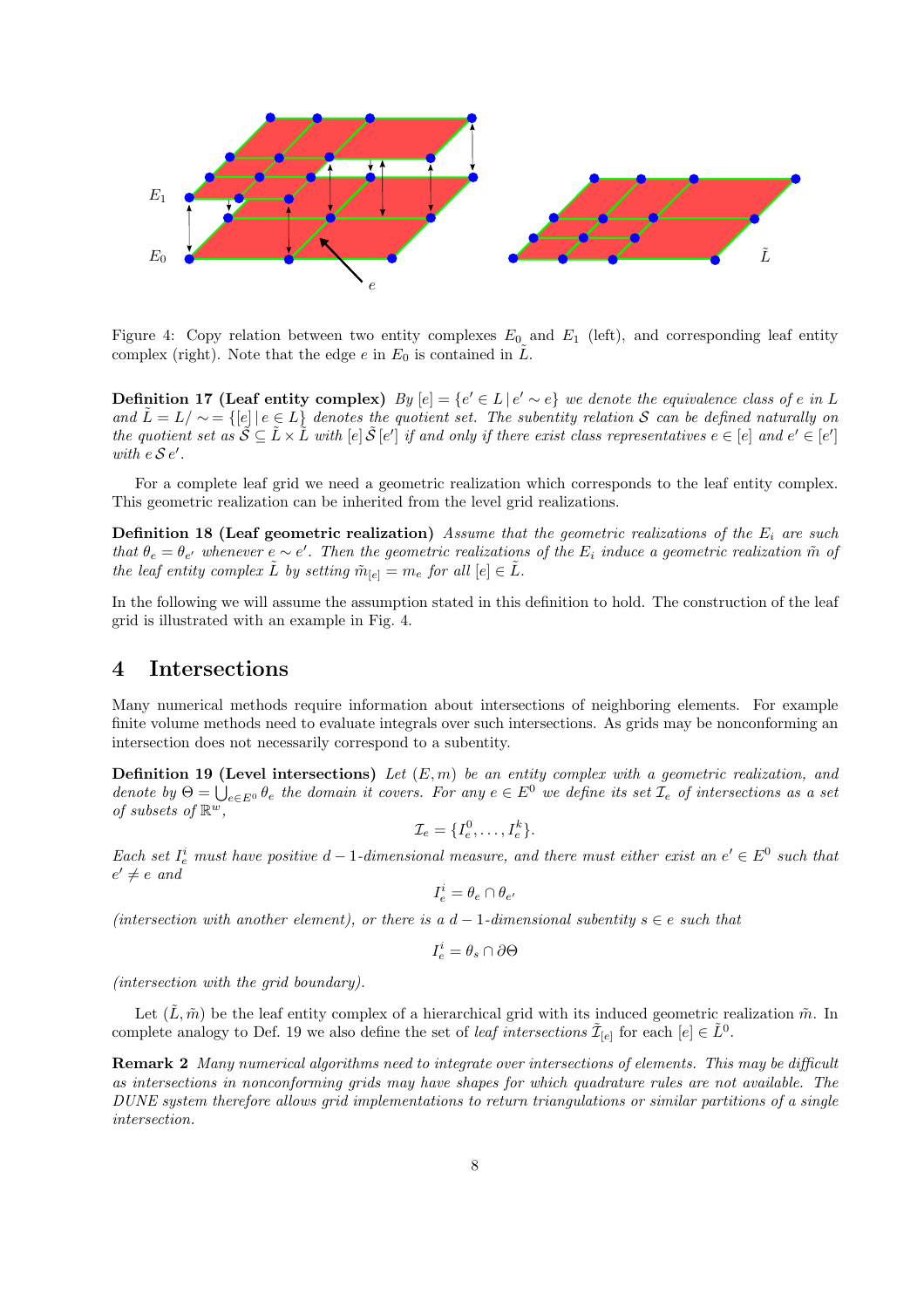# 5 Parallelization

This section introduces grid features needed for parallel computations. We assume that parallel computations on a hierarchical grid follow the 'single program multiple data' (SPMD) programming paradigm based on a suitable decomposition of the grid entities.

The decomposition is carried out in a two-step process. First, elements are assigned to processes (master decomposition). In a second step the decomposition for the remaining entities is determined from this master decomposition. We assume that  $n \geq 1$  processes are available for the parallel computation and that each process is identified by a number  $p \in P = \{0, \ldots, n-1\}.$ 

The master decomposition is defined as follows:

Definition 20 (Master decomposition) The mapping of entities to processes is described by the master decomposition relation

$$
\mathcal{D}^0 \subseteq \mathcal{E}^0 \times P.
$$

If  $e \mathcal{D}^0 p$  then entity e is known to process p.

The elements of a process are assigned to different classes.

Definition 21 (Partition type) The map

$$
t^0:\mathcal{D}^0\to\{\mathtt{i},\mathtt{o},\mathtt{g}\}
$$

assigns a partition type  $t^0(e, p)$  to entity e in process p. The three partition types are called interior (i), overlap  $(o)$ , and ghost  $(g)$ .

Remark 3 Each entity has the partition type interior in exactly one process, thus providing a nonoverlapping decomposition of the entity set. In contrast, overlap elements exist in several processes because the numerical algorithm demands it explicitly (for example, overlapping Schwarz methods). Additional ghost elements may be necessary to ensure data consistency (see (1) below).

Using these definitions we introduce the following notation:

$$
\mathcal{E}^0|_p = \{ e \in \mathcal{E}^0 | e \, \mathcal{D}^0 p \}, \qquad \qquad \mathcal{E}^0|_p^{\pi} = \{ e \in \mathcal{E}^0|_p | t^0(e, p) = \pi, \ \pi \in \{ \text{i, o, g} \} \},
$$

and require that the interior elements  $\mathcal{E}^0|^{\mathbf{i}}_p$  form a partition of the entity set:

$$
\bigcup_{p \in P} \mathcal{E}^0|^{\mathbf{i}}_p = \mathcal{E}^0,
$$
\n
$$
\mathcal{E}^0|^{\mathbf{i}}_p \cap \mathcal{E}^0|^{\mathbf{i}}_q = \emptyset \text{ for all } p \neq q.
$$

Analogously, we define the level-wise element partitions

$$
E_j^0|_p = \{e \in E_j^0 \mid e \, \mathcal{D}^0 \, p\}, \qquad \qquad E_j^0|_p^\pi = \{e \in E_j^0|_p \mid t^0(e, p) = \pi, \ \pi \in \{\text{i}, \text{o}, \text{g}\}\},
$$

for each grid level  $j$ .

Set  $\mathcal{F}^0|_p = \mathcal{F} \cap (\mathcal{E}^0|_p \times \mathcal{E}^0|_p)$ . We require that the father relation  $\mathcal{F}$  can be represented in a distributed way. This means that  $\bigcup_{p\in P} \mathcal{F}^0|_p = \mathcal{F}^0$ . In order to ensure this we demand that if father and child are in different processes, the father must be introduced as a ghost entity in the child's process. In formulas

$$
e \, \mathcal{D}^0 \, p \wedge t^0(e, p) \in \{\mathbf{i}, \mathbf{o}\} \wedge f \, \mathcal{F}^0 \, e \Rightarrow f \, \mathcal{D}^0 \, p. \tag{1}
$$

A similar requirement is needed in order to represent each intersection in at least one process. Therefore we require for each element  $e$  which is interior on process  $p$  that any other element  $e'$  is also known to process p if there is a set  $I_e = \theta_e \cap \theta_{e'}$  in either  $\mathcal{I}_e$  or  $\tilde{\mathcal{I}}_{[e]}$ . This means that the interior entities are surrounded by at least one layer of entities which are either overlap or ghost.

The purpose of the partition type is to define subdomains for each process  $p$  and refinement level  $j$  via

$$
I_{j,p} = \bigcup_{e \in E_j^0 \mid_p^i} \theta_e, \qquad O_{j,p} = \bigcup_{e \in E_j^0 \mid_p^o} \theta_e, \qquad G_{j,p} = \bigcup_{e \in E_j^0 \mid_p^g} \theta_e.
$$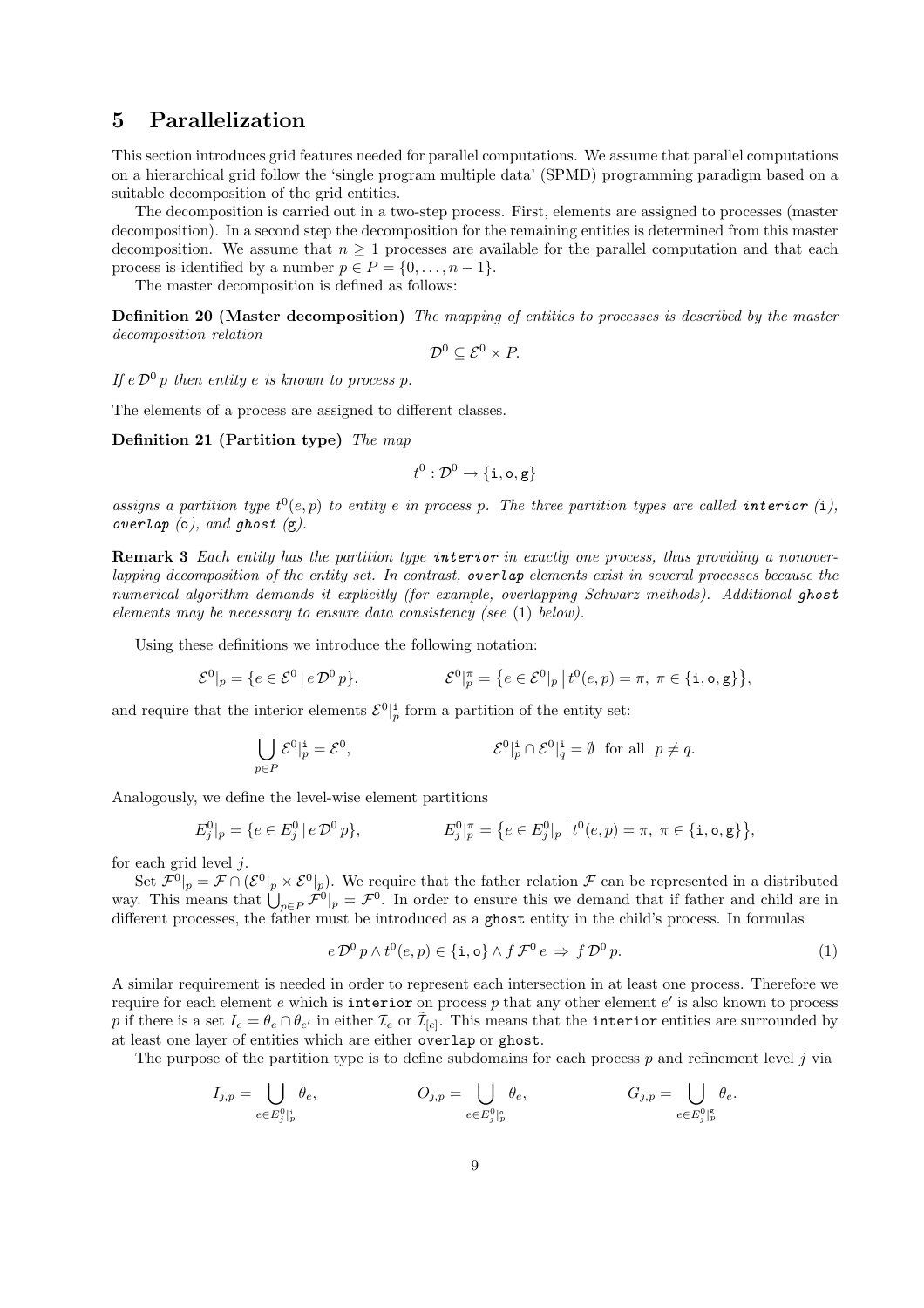

Figure 5: Data decomposition based on domain decomposition ideas.

We also define

$$
\Theta_j = \bigcup_{e \in E_j^0} \theta_e.
$$

These subdomains are illustrated in Figure 5. The  $I_{j,p}$  are nonoverlapping by definition. Then  $O_{j,p}$  is intended to "surround"  $I_{j,p}$ , and  $G_{j,p}$  in turn "surrounds"  $O_{j,p}$ . Note here that overlap entities may not exist at all. In this case the corresponding subdomains are empty.

Up to now, only the decomposition of elements has been handled. The next definition extends the decomposition relation to positive codimensions. We begin by introducing the border and front boundaries. We define the border boundary as a part of the boundary of the domain of interior elements  $\partial I_{j,p}$ 

$$
B_{j,p} = \overline{\partial I_{j,p} \setminus \partial \Theta_j}.
$$

Here  $\overline{\cdot}$  denotes the closure of a point set. The front boundary is defined as the boundary between overlap and ghost elements.

$$
F_{j,p} = \left(\overline{\partial O_{j,p} \setminus \partial \Theta_j}\right) \setminus B_{j,p}.
$$

These boundaries are also illustrated in Figure 5. Note that due to this construction the points " $\blacksquare$ " and "<sup>O</sup>" are part of border  $B_{j,p}$  and point " $\square$ " is part of front  $F_{j,p}$ . Note also that these definitions work when overlap entities are missing (then the front boundary is empty) or ghost entities are missing.

**Definition 22 (Extended decomposition)** The extended decomposition relation  $D \subseteq \mathcal{E} \times P$  is defined using the subentity relation. For all  $e \in \mathcal{E}^0$ ,  $s \in \mathcal{E}$ , such that  $s \mathcal{S} e$  the equivalence

$$
s \mathcal{D} p \iff e \mathcal{D}^0 p \tag{2}
$$

must hold for all  $p \in P$ , i.e., an entity and all its subentities are always present together in a process.

Due to the reflexivity of S we have  $\mathcal{D}^0 \subseteq \mathcal{D}$ . Another consequence of (2) is that the subentity relation can be represented in the distributed model, i.e.,

$$
\mathcal{S}|_p := \mathcal{S} \cap (\mathcal{E}|_p \times \mathcal{E}|_p), \qquad \bigcup_{p \in P} \mathcal{S}|_p = \mathcal{S}.
$$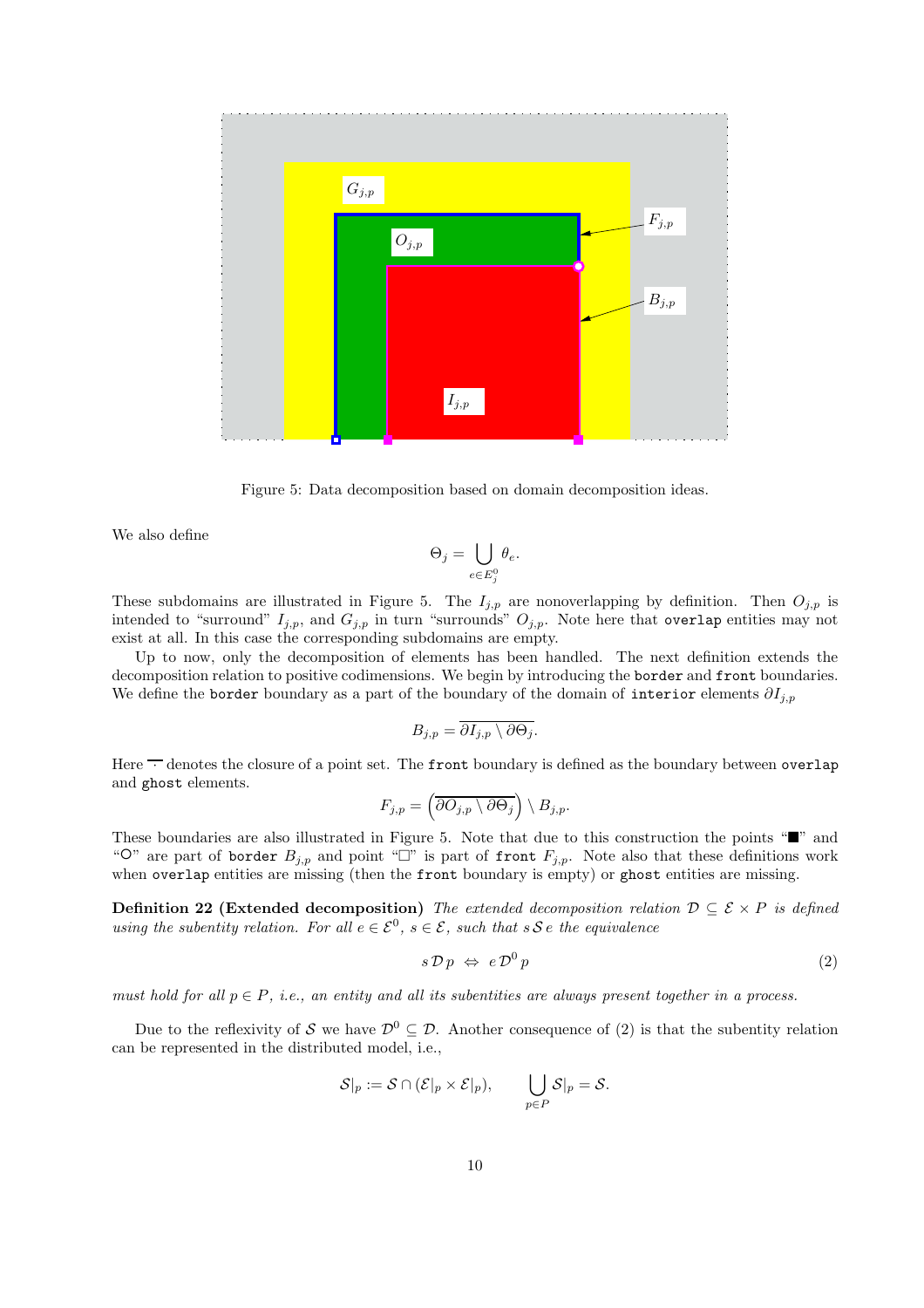Partition types are generalized to higher codimensions with the map

$$
t:\mathcal{D}\to\{\mathtt{i},\mathtt{b},\mathtt{o},\mathtt{f},\mathtt{g}\}.
$$

Two more partition types, border  $(b)$  and front  $(f)$ , are introduced which correspond to the boundaries  $B_{j,p}$  and  $F_{j,p}$  of the subdomains, respectively. For codimension 0 entities we have  $t(e, p) = t^0(e, p)$ . For any  $(e, p) \in \mathcal{D}$ , dim  $e < d$  the partition type is defined geometrically using the subdomains and boundaries defined above:

$$
t(e,p) = \begin{cases} \n\mathbf{i} & \text{if } \operatorname{int} \theta_e \subseteq I_{L(e),p} \setminus B_{L(e),p} \\ \n\mathbf{b} & \text{if } \theta_e \subseteq B_{L(e),p} \\ \n\mathbf{o} & \text{if } \operatorname{int} \theta_e \subseteq O_{L(e),p} \setminus (B_{L(e),p} \cup F_{L(e),p}) \\ \n\mathbf{f} & \text{if } \theta_e \subseteq F_{L(e),p} \\ \n\mathbf{g} & \text{if } \operatorname{int} \theta_e \subseteq G_{L(e),p} \setminus (B_{L(e),p} \cup F_{L(e),p}). \n\end{cases}
$$

Note that in case  $\theta_e$  is a single point  $\theta_e = \{x\}$  we use the definition int $\{x\} = \{x\}.$ 

Remark 4 (Data exchange) Besides the decomposition the data exchange is an important part of any parallel algorithm. In our concept this means that data associated with the same entity in different processes is to be exchanged, and any parallel grid implementation has to support this. Formally this can be described as follows. In each process  $p \in P$  select a set of source entities

$$
\Sigma_p\subseteq \mathcal E|_p
$$

and a set of destination entities

$$
\Delta_p\subseteq \mathcal{E}|_p.
$$

Then a general communication operation moves data for each  $e \in \Sigma_p \cap \Delta_q$  from process p to process  $q \neq p$ or vice versa. In the implementation predefined subsets  $\Sigma_p$ ,  $\Delta_p$  are available, see [1].

#### 6 Index maps

An important part of our concept is that grids are completely separated from any numerical data associated with them. However, in order to access the data of a grid some link is needed between grid entities and the data. This link is provided by the index maps introduced in this section.

Since we like to consider adaptive grid refinement a computation actually uses a sequence of different grids rather than a single grid. We assume that a computation consists of alternating phases of work to be done on a fixed grid and grid modification (refinement, coarsening, or load-balancing). This is reflected by the following definition.

Definition 23 (Grid sequence) An adaptive computation produces a sequence of entity sets

$$
{}^0{\mathcal E},{}^1{\mathcal E},\ldots,{}^k{\mathcal E},\ldots.
$$

Given a grid  ${}^k{\mathcal{E}}$ , the next grid in the sequence is created by the following two half-steps:

- Choose a set  $\mathcal{E}^{0,-} \subseteq {}^k \mathcal{E}^0$ . Remove all elements in  $\mathcal{E}^{0,-}$  from  ${}^k \mathcal{E}^0$ . Also remove all subentities of  $\mathcal{E}^{0,-}$ which are not also a subentity of  ${}^k{\mathcal{E}}^0 \setminus {\mathcal{E}}^{0,-}$ . Call the result  ${}^{k+\frac{1}{2}}{\mathcal{E}}$ . The set  ${\mathcal{E}}^{0,-}$  contains elements which have been explicitly marked for removal, as well as elements which are removed automatically, such as green closure elements.
- Add new elements to  $k+\frac{1}{2}$  along with their subentities, as long as they are not already present. The result is  $k+1\varepsilon$ . We expect the new elements to be chosen such that  $k+1\varepsilon$  is a valid grid in the sense of our definition.

Note that by definition the dimension of the grid is the same for all k. For each  $k \in \mathbb{N}_0$  the corresponding relations  ${}^kS, {}^k\mathcal{F}, {}^k\mathcal{D}$ , and the map  ${}^kt$  are defined accordingly.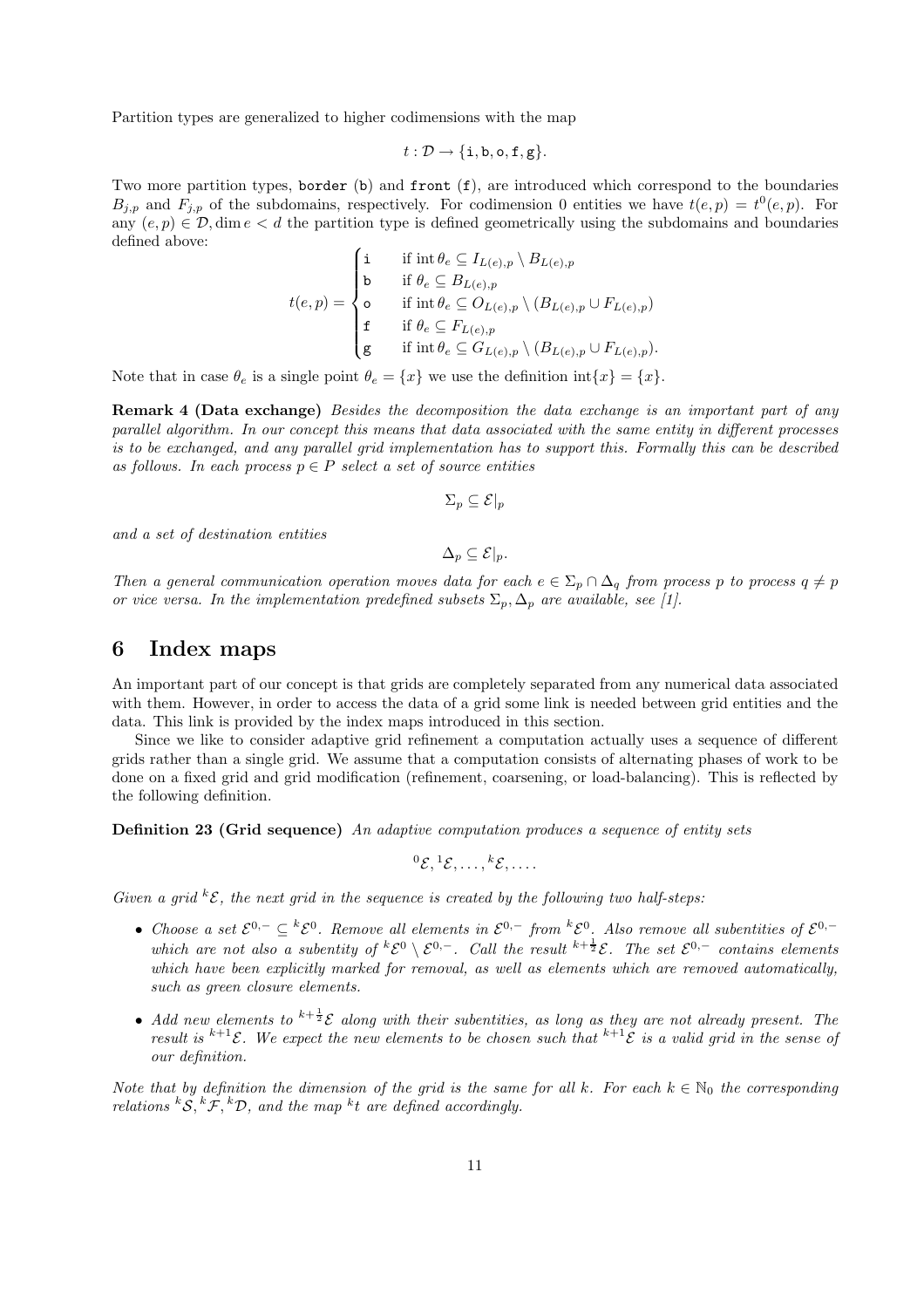The connection of entities to arbitrary user data is achieved by associating several indices with each entity. These indices can then be used to locate the data in an appropriate data structure, e.g., an array or a map (associative array). We now introduce three different index maps.

**Definition 24 (Level index maps)** For a given sequence index  $k$ , codimension c, level j, reference element  $r$ , and process number  $p$  the level index is a map

$$
{}^{k}\kappa_j^{c,r}|_p : {}^{k}E_j^{c,r}|_p \to \mathbb{N}_0.
$$

The level index map is consecutive, which means that it is injective and

$$
0\le {}^k\kappa_j^{c,r}|_p(e)<\left| {}^kE_j^{c,r}|_p\right|\quad \textit{for all }e\in {}^kE_j^{c,r}|_p.
$$

The level index maps are used to store data in arrays for efficient processing. From the individual maps  ${}^k\kappa_j^{c,r}|_p$  one can easily construct consecutive maps for more general sets of entities. Entities are distinguished by reference element because two entities with the same reference element will usually carry the same number of degrees of freedom and hence array offsets are easier to compute.

**Definition 25 (Leaf index map)** For a given sequence index  $k$ , codimension c, reference element  $r$ , and process number p the leaf index map

$$
{}^{k}\lambda^{c,r}|_{p}:{}^{k}L^{c,r}|_{p}\to \mathbb{N}_{0}
$$

maps leaf entities to consecutive numbers, i. e., for all  $k \in \mathbb{N}_0$  we require:

1. (range restricted to number of equivalence classes)

$$
\forall e \in {}^{k}L^{c,r}|_{p} : 0 \leq {}^{k}\lambda^{c,r}|_{p}(e) < \left| {}^{k}\tilde{L}^{c,r}|_{p} \right|,
$$

2. (equality only on entity copies)

$$
\forall e, e' \in {}^{k}L^{c,r}|_{p} : {}^{k}\lambda^{c,r}|_{p}(e) = {}^{k}\lambda^{c,r}|_{p}(e') \Leftrightarrow e \sim e'.
$$

Level and leaf indices are consecutive on their domains of definition. Hence a fortiori they have to change during grid modifications. In order not to lose data when going from one grid in the sequence to the next we need a form of indexing that does not change. This is provided by the persistent index map.

**Definition 26 (Persistent index map)** For any sequence index k and any codimension c we define the persistent index map

$$
{}^{k}\mu^{c} : {}^{k}\mathcal{E}^{c} \to \mathbb{I},
$$

where  $\mathbb I$  is a set of indices. The persistent index maps are required to fulfill the following two conditions.

1. (persistence)

$$
e \in {}^{k}\mathcal{E}^{c}, e \in {}^{k+1}\mathcal{E}^{c} \Leftrightarrow {}^{k}\mu^{c}(e) = {}^{k+1}\mu^{c}(e),
$$

2. (equality only on entity copies)

$$
\forall e, e' \in {}^{k}\mathcal{E}^{c} : {}^{k}\mu^{c}(e) = {}^{k}\mu^{c}(e') \Leftrightarrow e \sim e'.
$$

These properties imply that if an entity is contained in two subsequent grids the persistent index does not change. If, however,  $e \in {}^k{\mathcal{E}}$  and  $e \in {}^{k+2}{\mathcal{E}}$  but not  $e \in {}^{k+1}{\mathcal{E}}$  then the entity may have a different persistent index in  ${}^k{\mathcal{E}}$  and  ${}^{k+2}{\mathcal{E}}$ .

Remark 5 (Use of the index maps) Computations on grid sequences are assumed to be structured into alternating phases of work on a fixed grid and modifications of the grid to obtain the next grid in the sequence. While working on a fixed grid the level and leaf indices are used to access data in arrays with constant time complexity for each access. In the modification phase the persistent index is used to transfer data from one grid to the next grid. During that phase data is typically stored in an intermediate data structure with logarithmic time complexity for each access.